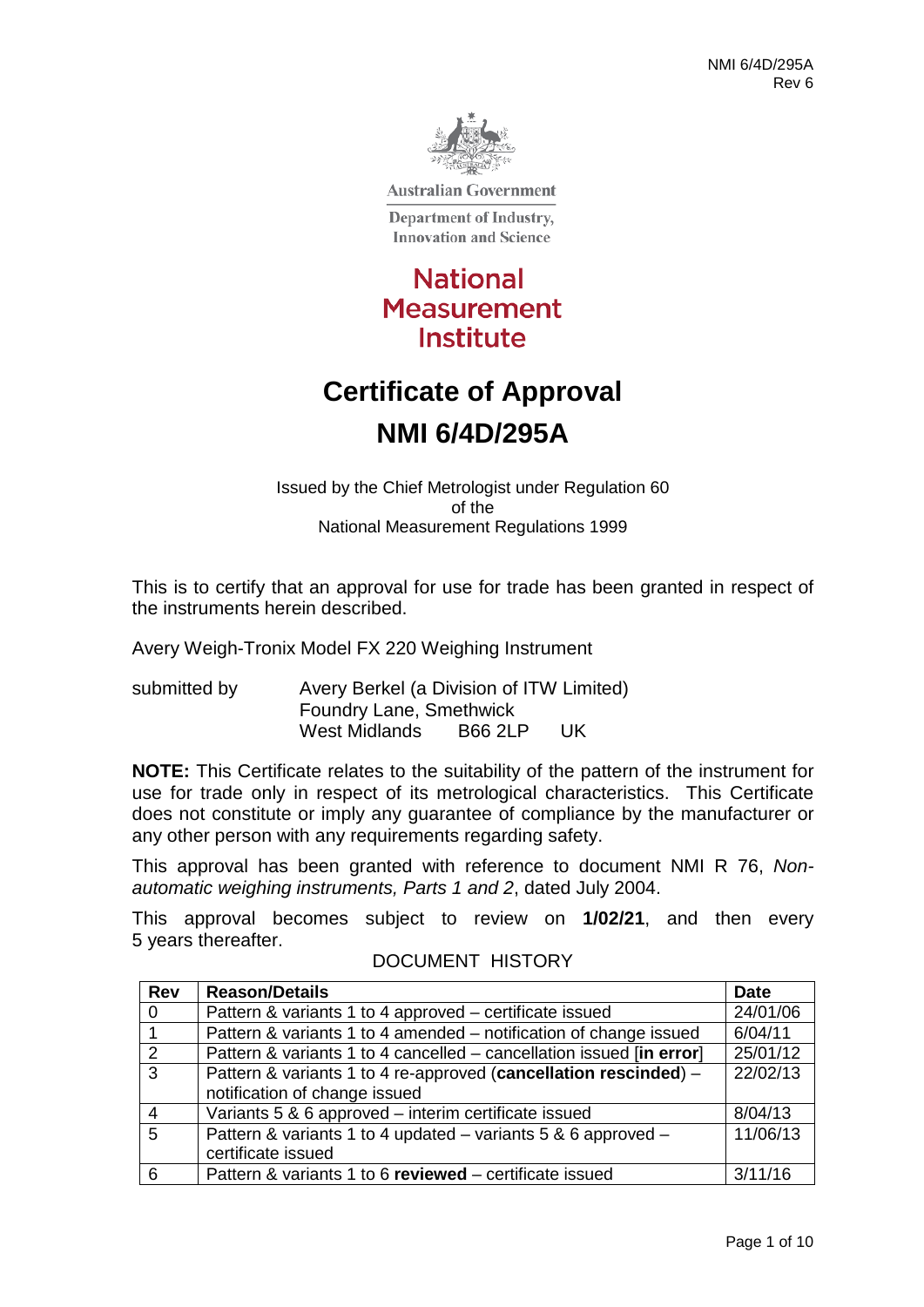### CONDITIONS OF APPROVAL

### **General**

Instruments purporting to comply with this approval shall be marked with pattern approval number 'NMI 6/4D/295A' and only by persons authorised by the submittor.

It is the submittor's responsibility to ensure that all instruments marked with this approval number are constructed as described in the documentation lodged with the National Measurement Institute (NMI) and with the relevant Certificate of Approval and Technical Schedule. Failure to comply with this Condition may attract penalties under Section 19B of the National Measurement Act and may result in cancellation or withdrawal of the approval, in accordance with document NMI P 106.

Auxiliary devices used with this instrument shall comply with the requirements of General Supplementary Certificates No S1/0/A or No S1/0B.

Signed by a person authorised by the Chief Metrologist to exercise their powers under Regulation 60 of the *National Measurement Regulations 1999*.

**Dr A Rawlinson**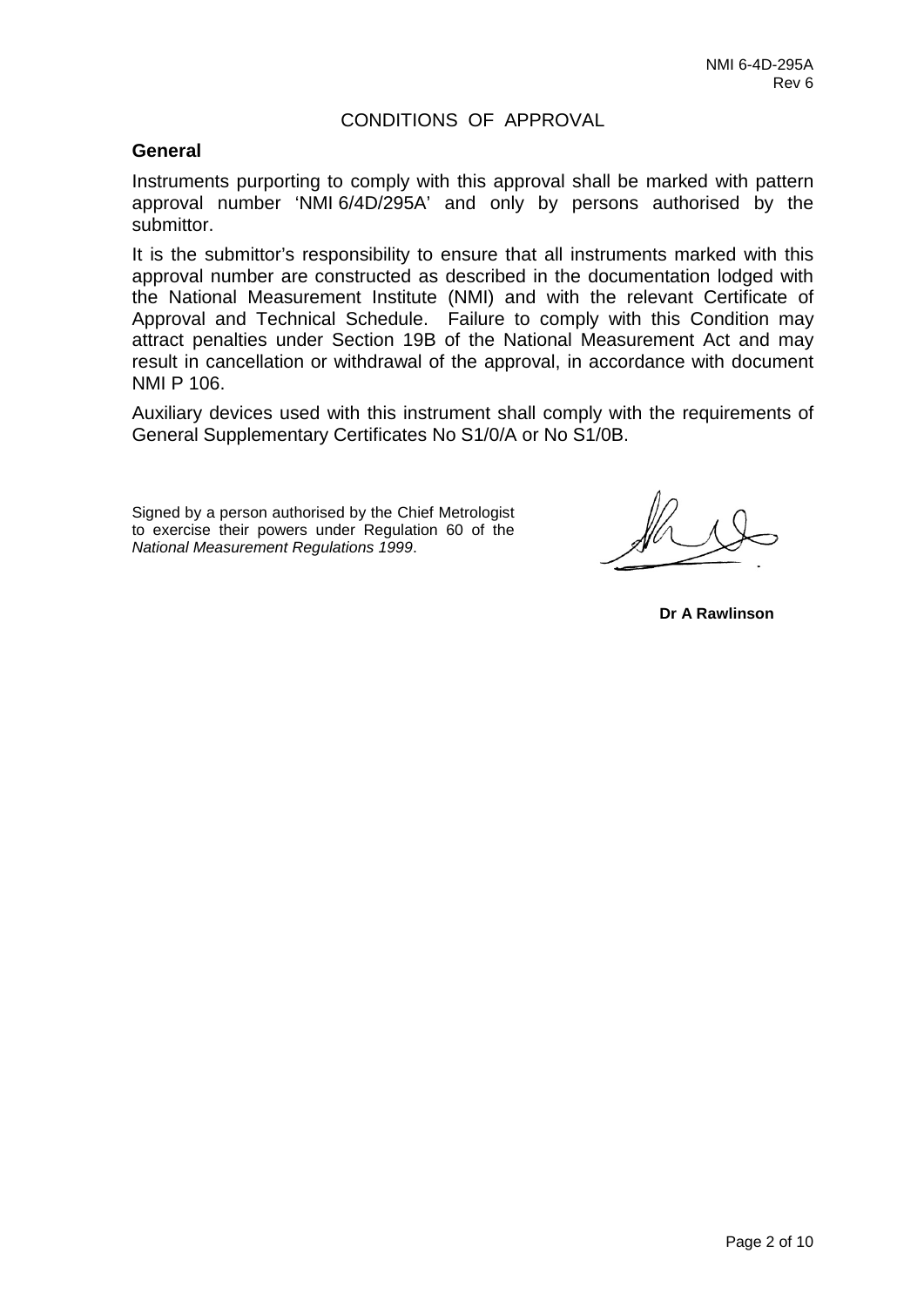### TECHNICAL SCHEDULE No 6/4D/295A

### **1. Description of Pattern approved on 24/01/06**

An Avery Weigh-Tronix model FX 220 class  $\mathbb{D}$  single interval self-indicating pricecomputing non-automatic weighing instrument (Table 1 and Figure 1) of 7.5 kg maximum capacity with a verification scale interval of 0.001 kg. May also be known as Avery Berkel instruments of the same model.

Instruments may be fitted with integral displays (Figure 1), or with the customer display mounted on a column; either version may have the load receptor fitted with attachments providing support for a scoop (Figure 2).

Instruments are powered by a 12 volt DC supply from either an Avery Weigh-Tronix (or Avery Berkel) Type FW 1288 mains adaptor or internal batteries.

Instruments have unit price to \$999.99/kg, price to \$9999.90, and a price-look-up (PLU) facility.

### **1.1 Zero**

Zero is automatically corrected to within  $\pm 0.25$  e whenever power is applied and whenever the instrument comes to rest within 0.5e of zero.

The initial zero-setting device of the pattern has a nominal range of approximately 20% of the maximum capacity of the instrument.

The instrument has a semi-automatic zero-setting device with a nominal range of not more than 4% of the maximum capacity of the instrument.

### **1.2 Tare**

A semi-automatic subtractive tare device of up to 3.75 kg maximum capacity may be fitted.

### **1.3 Display Check**

A display check is initiated whenever power is applied.

### **1.4 Levelling**

Instruments are provided with adjustable feet and a level indicator. Adjacent to the level indicator is a notice stating 'instrument must be level when in use', or similar wording.

### **1.5 Verification Provision**

Provision is made for the application of a verification mark.

### **1.6 Sealing Provision**

Provision is made for the calibration adjustments of the instrument to be sealed by means of destructible adhesive labels applied over the calibration plug access cover (inside the battery compartment) and over the rectangular access hole near the centre of the underside of the instrument.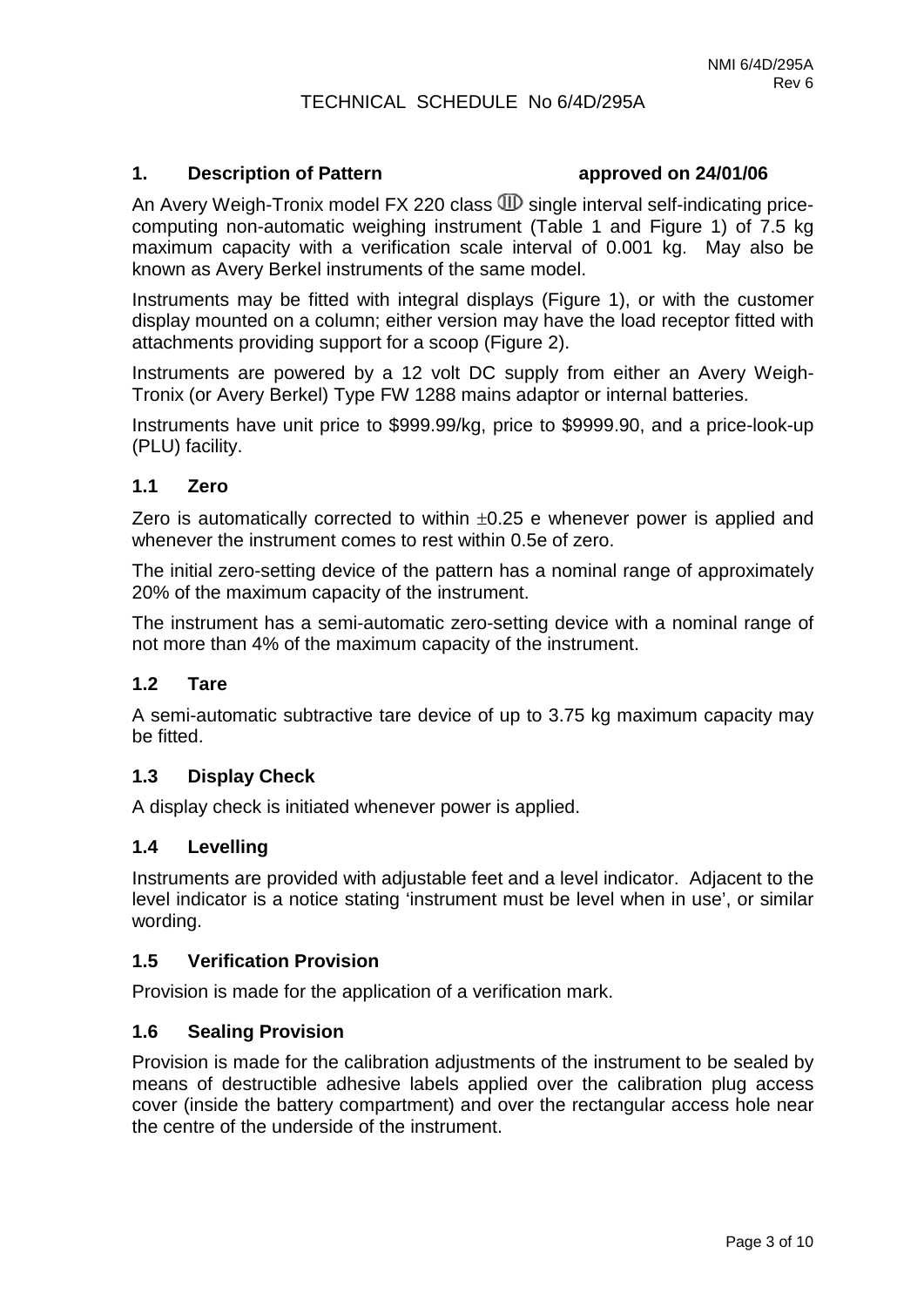### **1.7 Descriptive Markings and Notices**

Instruments are marked with the following data, together in one location, in the form shown at right:

| Manufacturer's mark, or name written in full |                       |
|----------------------------------------------|-----------------------|
| Indication of accuracy class                 | JID                   |
| Pattern approval number for the instrument   | NMI 6/4D/295A         |
| Maximum capacity                             | <i>Max</i> g or kg #1 |
| Minimum capacity                             | <i>Min</i> g or kg #1 |
| Verification scale interval                  | $e =$ g or kg #1      |
| Maximum subtractive tare                     | $T = -$ g or kg #2    |
| Serial number of the instrument              |                       |

- #1 These markings are also shown near the display of the result if they are not already located there.
- #2 This marking is required if *T* is not equal to *Max*.

### **2. Description of Variant 1 approved on 24/01/06**

Other capacities of the FX 220 series as listed in Table 1. The pattern is shown in **bold** text.

### TABLE 1

| Model<br><b>Number</b> | Maximum<br>Capacity | Minimum<br>capacity | Verification<br>Scale Interval | Tare<br>Capacity |
|------------------------|---------------------|---------------------|--------------------------------|------------------|
| <b>FX 220</b>          | 7.5 kg              | $0.020$ kg          | $0.001$ kg                     | 3.75 kg          |
| <b>FX 220</b>          | $15$ kg             | $0.040$ kg          | $0.002$ kg                     | 7.5 kg           |
| <b>FX 220</b>          | 30 kg               | $0.100$ kg          | $0.005$ kg                     | $15$ kg          |
| <b>FX 210</b>          | 7.5 kg              | $0.020$ kg          | $0.001$ kg                     | 3.75 kg          |
| <b>FX 210</b>          | $15$ kg             | $0.040$ kg          | $0.002$ kg                     | 7.5 kg           |
| <b>FX 210</b>          | 30 kg               | 0.100 kg            | $0.005$ kg                     | $15$ kg          |

### **3. Description of Variant 2 approved on 24/01/06**

Certain capacities of the FX 210 series as listed in Table 1. These instruments do not have price-computing, i.e. they display mass only.

### **4. Description of Variant 3 approved on 24/01/06**

Certain capacities of the FX 120 and FX 125 series of weighing instruments as listed in Table 2 (Figures 3 to 6).

The FX 125 series are price-computing weighing instruments while the FX 120 series instruments do not have price-computing, i.e. they display mass only. Instruments may be fitted with output sockets (output interfacing capability) for the connection of peripheral and/or auxiliary devices.

Instruments may be fitted with one or two displays, which are either:

- (a) fitted within the instrument housing (Figures 3 and 5);
- (b) located remotely; or
- (c) mounted on a column located either remotely (Figures 4 and 6) or attached to the instrument.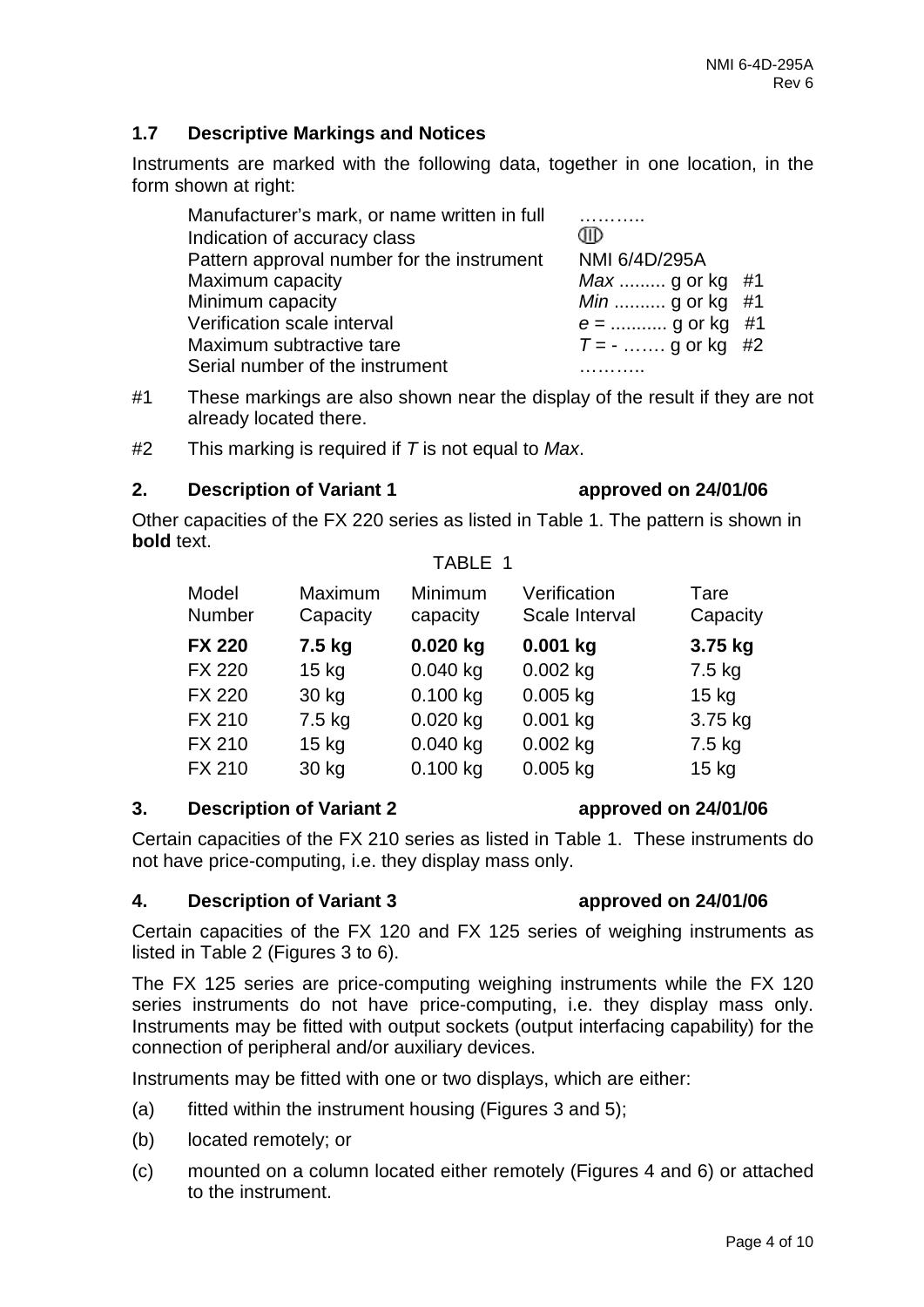Instruments are marked 'NOT FOR TRADING DIRECT WITH THE PUBLIC' (or similar wording) unless two displays are present or unless the single display is located such that all primary indications are clearly and simultaneously displayed to both the vendor and the customer.

TABLE 2

Model Maximum Minimum Verification Tare<br>
Number Capacity Capacity Scale Interval Capacity Capacity Capacity Scale Interval

FX 120 7.5 kg 0.020 kg 0.001 kg 3.75 kg FX 120 15 kg 0.040 kg 0.002 kg 7.5 kg FX 120 30 kg 0.100 kg 0.005 kg 15 kg FX 125 7.5 kg 0.020 kg 0.001 kg 3.75 kg FX 125 15 kg 0.040 kg 0.002 kg 7.5 kg FX 125 30 kg 0.100 kg 0.005 kg 15 kg

|  | <b>Description of Variant 4</b> |
|--|---------------------------------|

Model G 220 (Figure 7) which is similar to the model FX 210 (variant 2) but is a mass only weighing instrument with a counting facility. The counting facility is not approved for trade use.

Instruments also have a keyboard-entered pre-set tare facility; pre-set tare values may also be associated with PLU keys.

Instruments are marked 'NOT FOR TRADING DIRECT WITH THE PUBLIC', or similar wording.

### **6. Description of Variant 5 approved on 8/04/13**

The pattern and variants in certain other capacities of single interval instruments as listed in Table 3.

| TABLE 3 |  |                              |      |  |
|---------|--|------------------------------|------|--|
|         |  | Maximum Minimum Verification | Tare |  |

| Capacity | Capacity   | Scale Interval | Capacity |
|----------|------------|----------------|----------|
| 6 kg     | $0.040$ kg | $0.002$ kg     | $3$ kg   |
| $12$ kg  | $0.040$ kg | $0.002$ kg     | $6$ kg   |
| $15$ kg  | $0.100$ kg | $0.005$ kg     | $7.5$ kg |

### **7. Description of Variant 6 approved on 8/04/13**

The pattern and variants in certain capacities of multi-interval instruments as listed in Table 4:

### TABLE 4

| Maximum<br>Capacity | <b>Minimum</b><br>Capacity | Verification<br>Scale Interval | Tare<br>Capacity |
|---------------------|----------------------------|--------------------------------|------------------|
| $3/6$ kg            | $0.020$ kg                 | 0.001/0.002 kg                 | $3$ kg           |
| $6/15$ kg           | $0.040$ kg                 | 0.002/0.005 kg                 | $7.5$ kg         |

Multi-interval instruments shall be marked with the maximum capacity and verification scale interval of each interval range, in addition to the markings included in clause **1.7 Descriptive Markings and Notices**.

### **5. Description of Variant 4 approved on 24/01/06**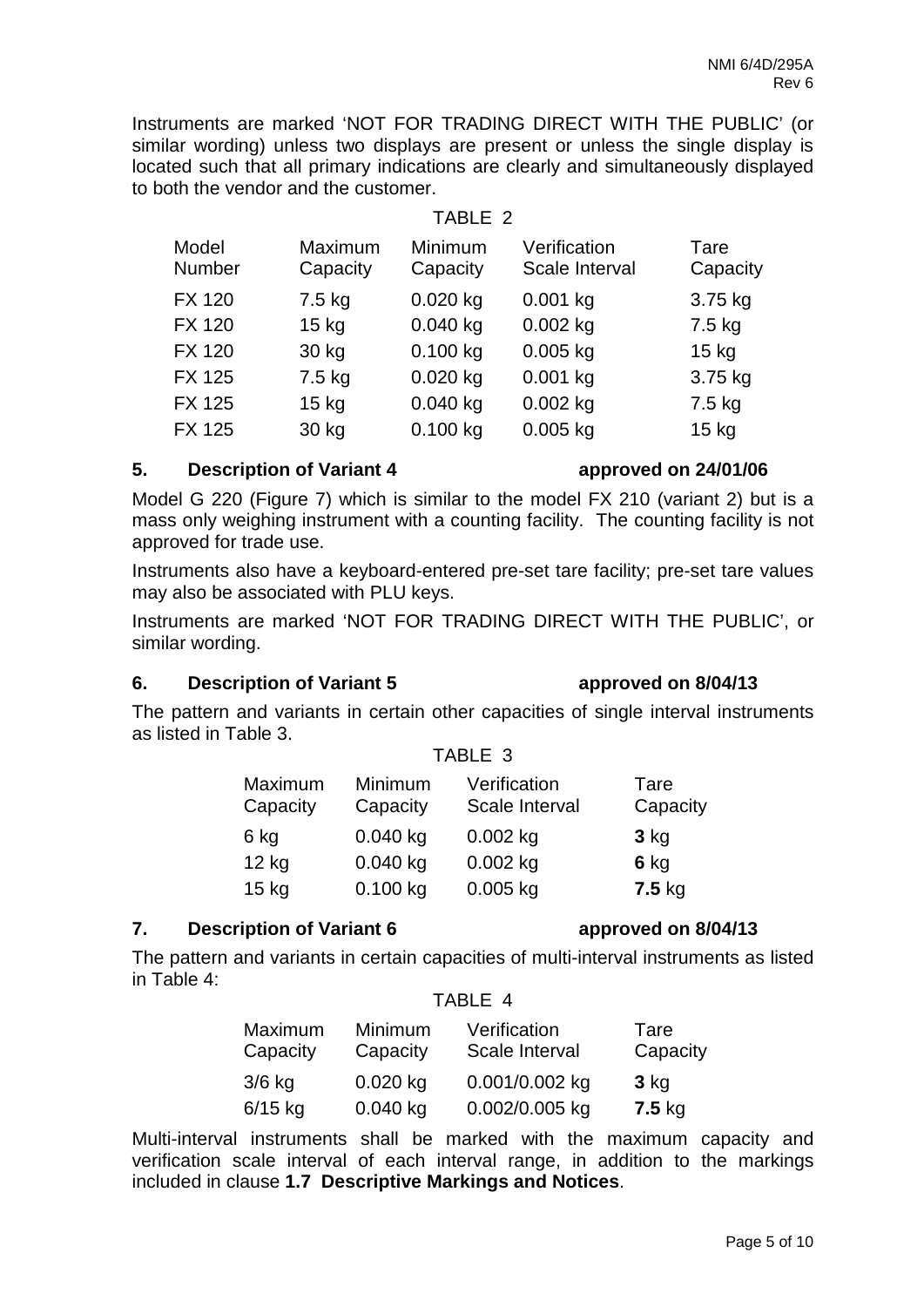### TEST PROCEDURE

Instruments shall be tested in accordance with any relevant tests specified in the National Instrument Test Procedures.

The instrument shall not be adjusted to anything other than as close as practical to zero error, even when these values are within the maximum permissible errors.

### **Maximum Permissible Errors**

The maximum permissible errors are specified in the *National Trade Measurement Regulations 2009*.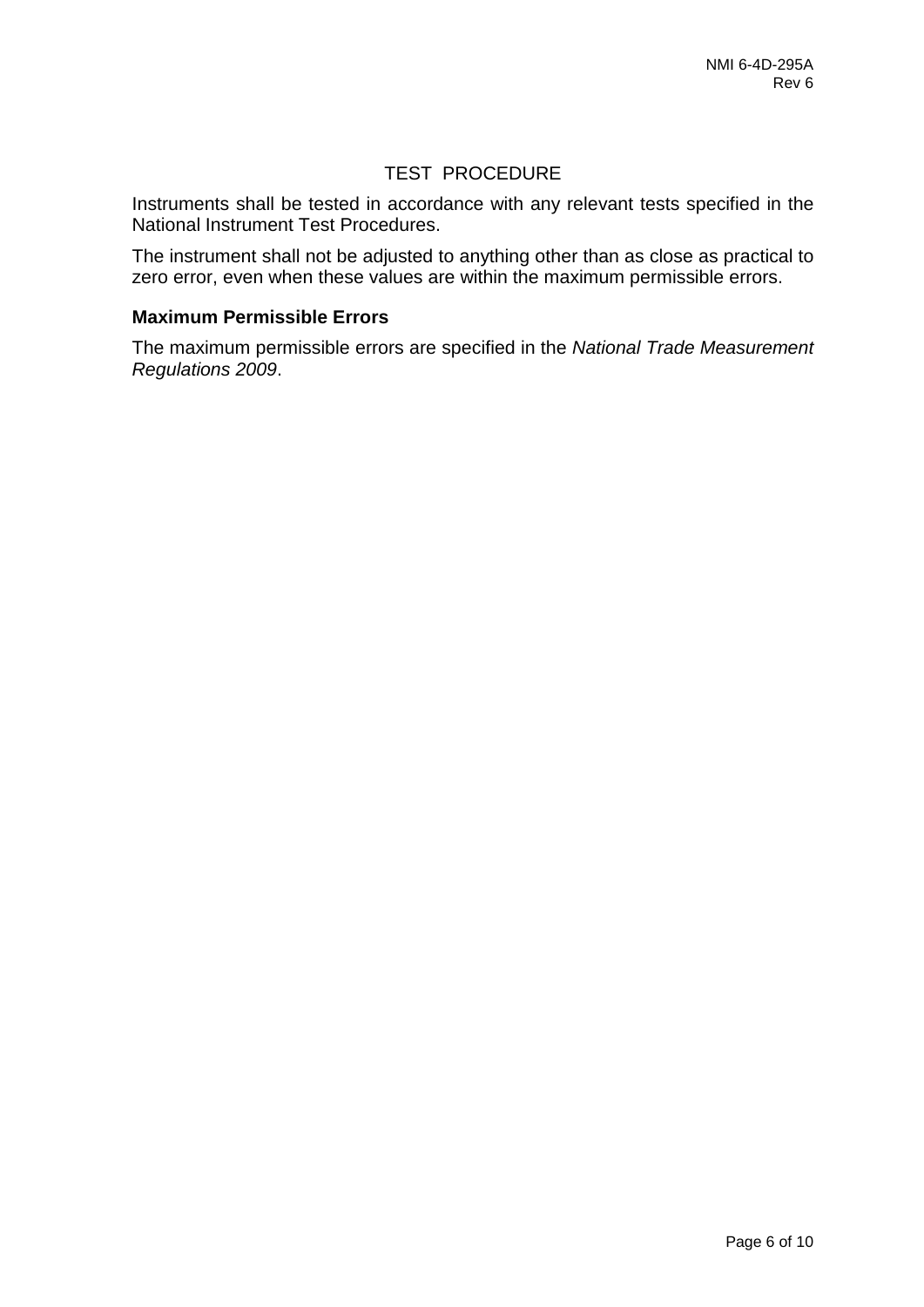

Avery Weigh-Tronix Model FX 220 Weighing Instrument – The Pattern



# Typical Scoop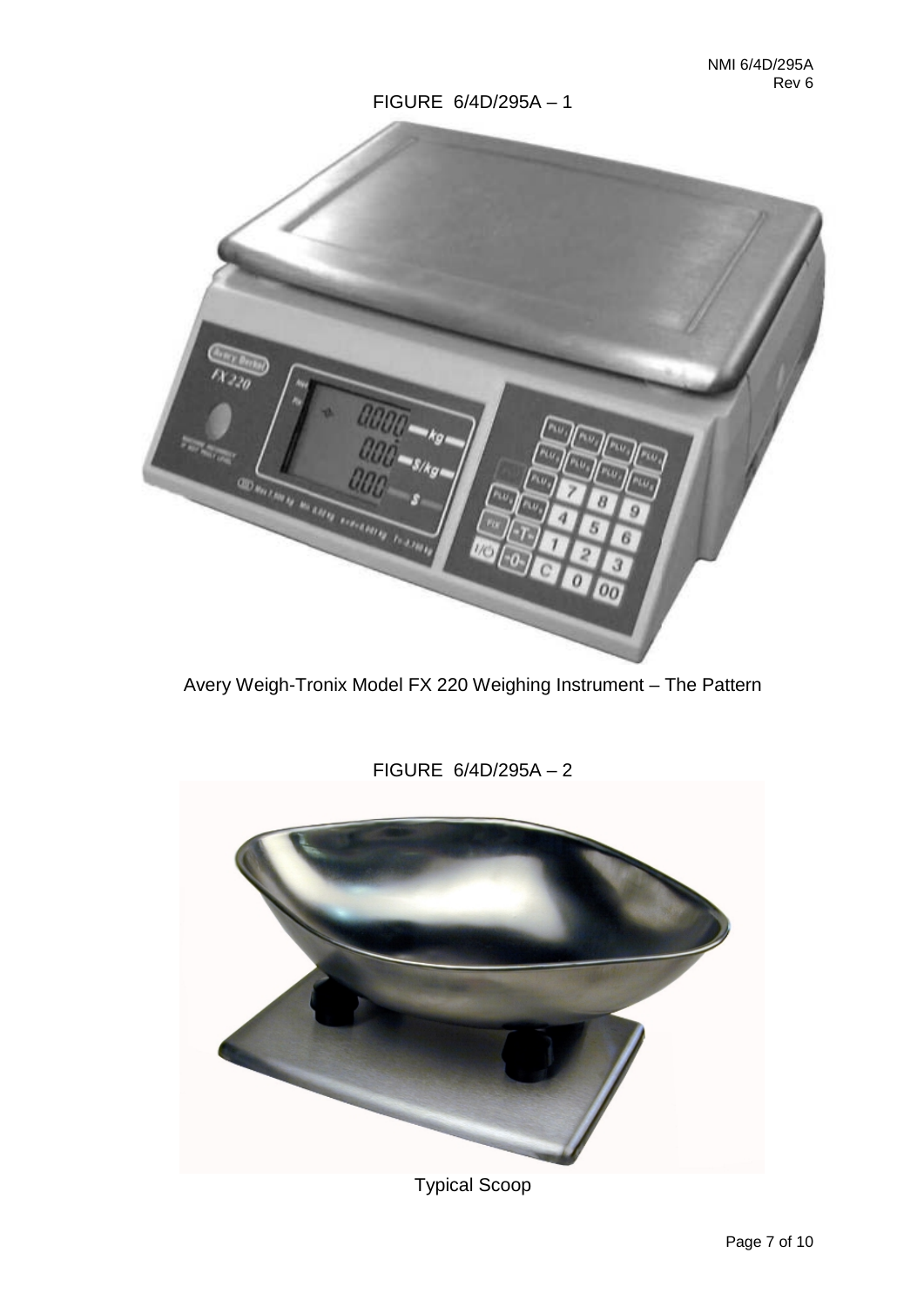

Model FX 120 With Integral Display – Variant 3



FIGURE 6/4D/295A – 4

Model FX 120 With Remote Column-mounted Display – Variant 3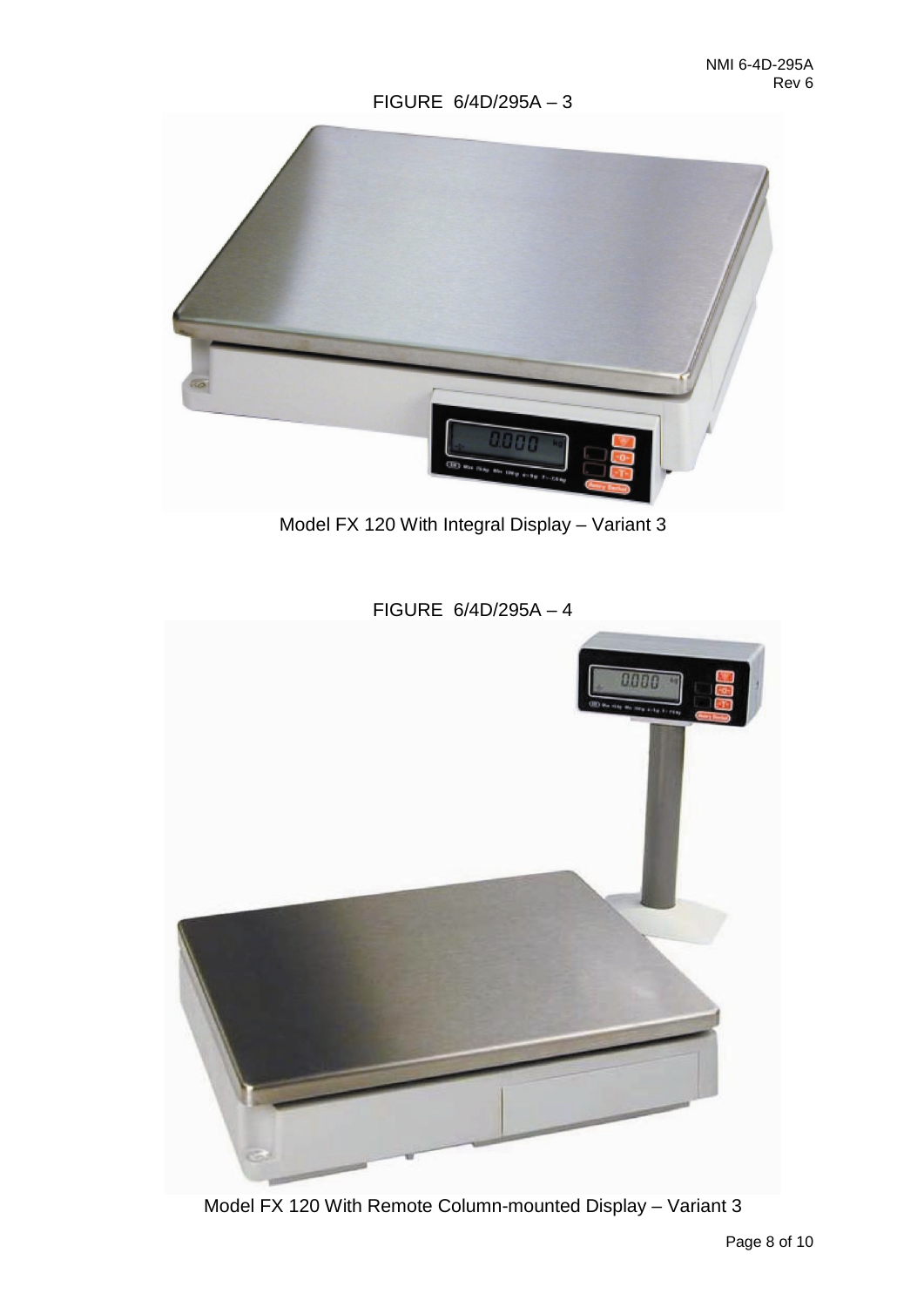

Model FX 125 With Integral Display – Variant 3

FIGURE 6/4D/295A – 6



Model FX 125 With Remote Column-mounted Display – Variant 3